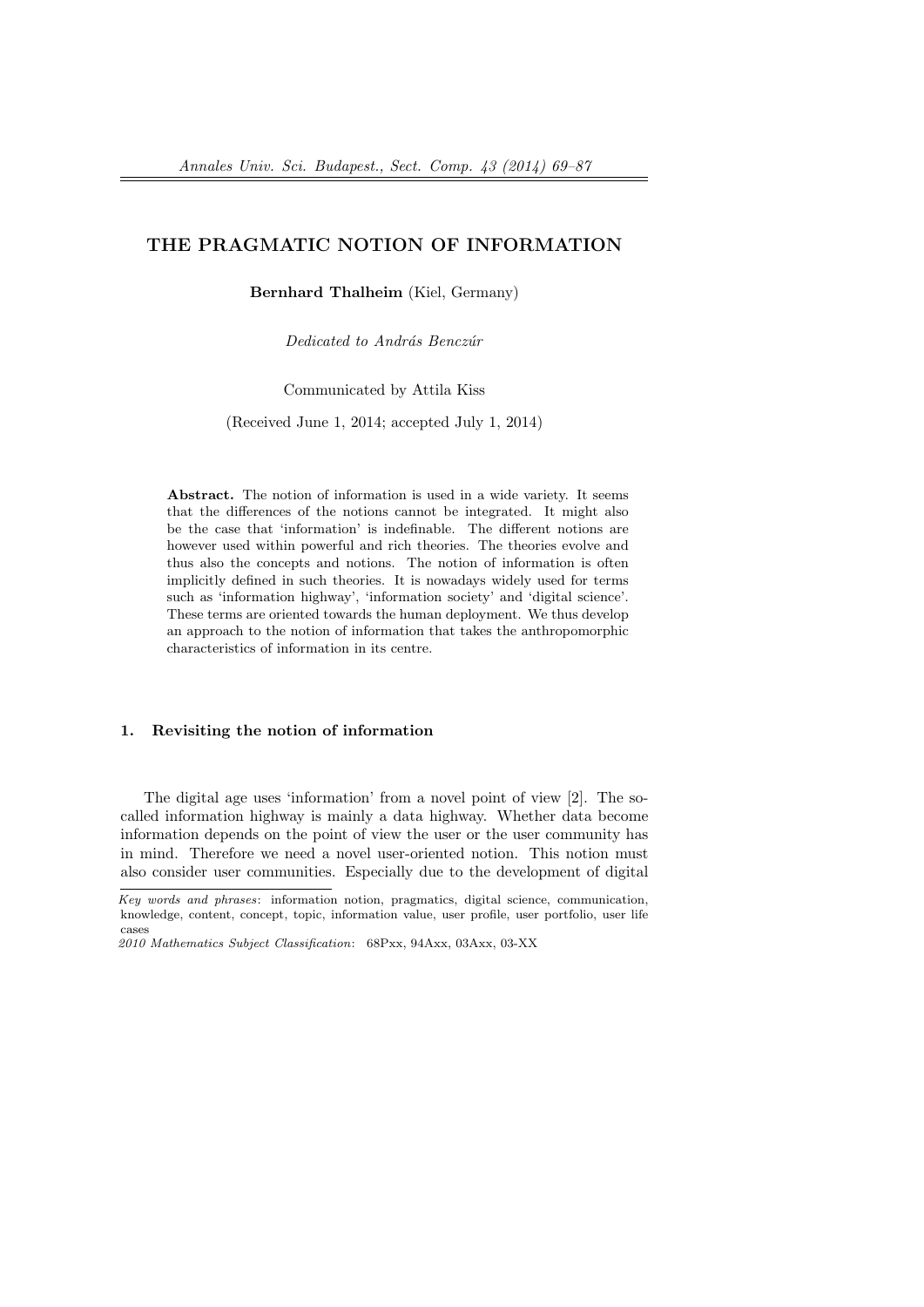science the notion should be robust against the extension to user communities. Information is however also based in this case on data. Data can be transmitted in various ways. They can be discrete or continuous. They are stored in various forms. They influence reasoning and decision making. They can be combined with other data or extracted from data. We use different representations and visualisations. Data have their quality, e.g. they can be more or less precise, more or less biased, more or less reliable etc. All these data may become information for a human. Therefore, we need an approach to the notion of information within this context. We start first with revising the classical notions and develop another notion that could be used in the context of the digital age.

### 1.1. The syntactic notion of information

Information is certainly one of the most important and fundamental notions. At the same time, we observe a variety of definitions of information. We agree with C. Shannon that it "is hardly to be expected that a single concept of information would satisfactorily account for the numerous possible applications of this general field"[21]. In his understanding information designates surprise, uncertainty, and entropy. Entropy is the measure of uncertainty, of how much choice is involved in the selection of the events or of how uncertain we are of the outcome [20]. This understanding of the notion of information is often used, e.g. [2, 3, 4, 12, 13, 14]. The extreme point of view uses information as what circulate between an emitter and a receiver. We call this notion the syntactic notion of information.

### 1.2. The semantic notion of information

The semantic notion of information defines information as a stimuli that has a meaning in some context for its receiver. The Collins dictionary [6] relates information to knowledge<sup>∗</sup> . Knowledge is however a different notion. According to [11], knowledge is sustainable, evolving, potentially durable and verifiable grounded consensus. It is in consensus within a world and a community, is based on postulates or principles that create the fundament for the knowl-

<sup>∗</sup>Information is either (1) knowledge acquired through experience or study; (2) knowledge of specific and timely events or situations, news; (3) the act of informing or the condition of being informed; (4a) an office, agency, etc, providing information; (4b) (/as modifier/): information service; (5) (Law); (5a) a charge or complaint made before justices of the peace, usually on oath, to institute summary criminal proceedings; (5b) a complaint filed on behalf of the Crown, usually by the attorney general; (6) (Computer Science) /computing/; (6a) the meaning given to data by the way in which it is interpreted; (6b) another word for data; or (7) too much information.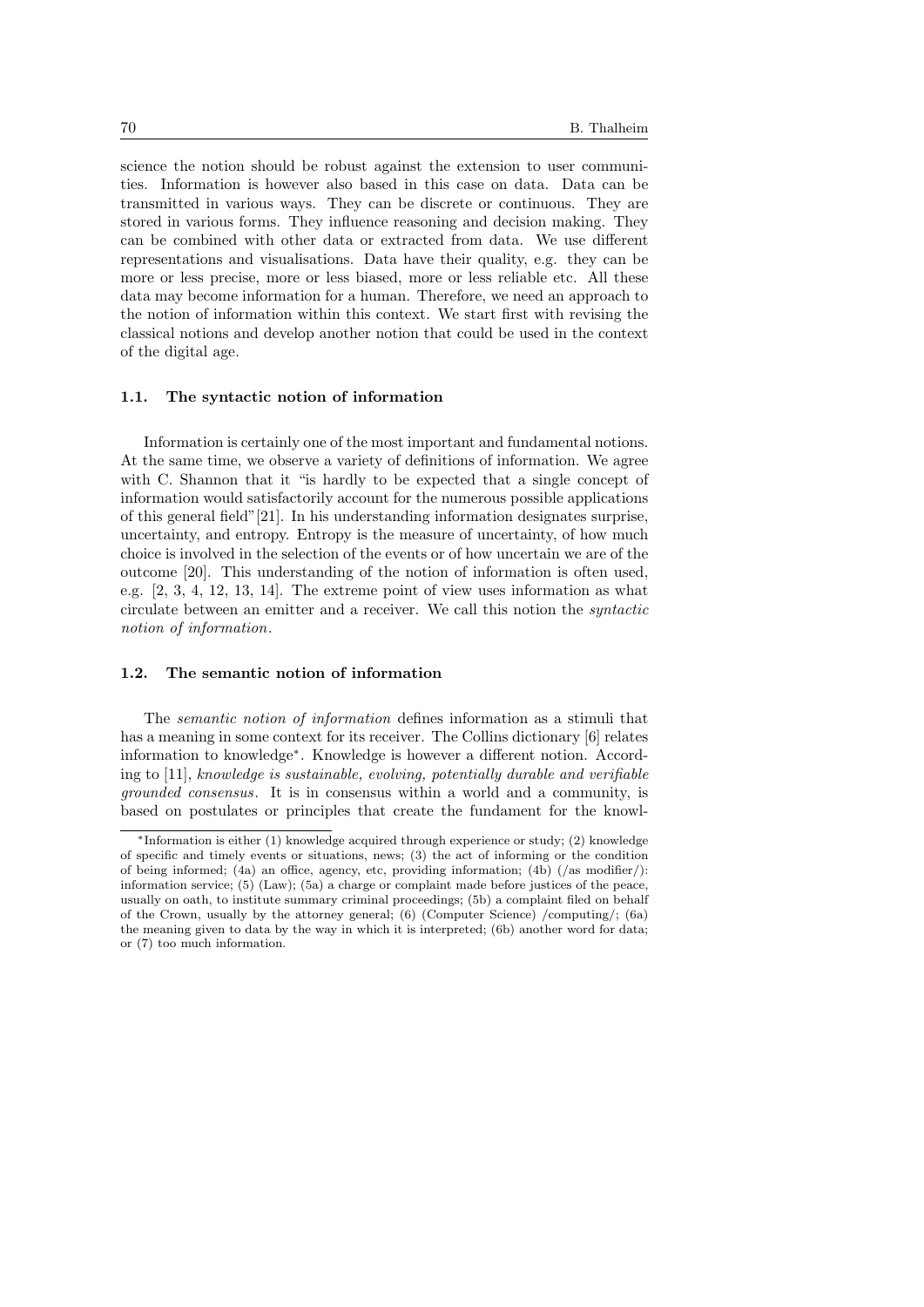edge, is true according to a certain notion of 'truth', it is potentially evolving within an ordered evolution/aging process, is reusable in a rule system for new information, it has a longer lifespan and exists with persistent validness, has an effect and is sustaining within a society, community or world, and is not equivalent to other information that can be generated with the aid of facts or preliminary information in the particular inventory of knowledge by a rule system.

Another semantic approach to the notion of information uses operational or combinatorial semantics, i.e. relates the notion of information to some computing device. The amount of information is defined as a function of the number of elements of a finite set within the combinatorial manifold. The algorithmic approach defines the measure of information of an object A in relation to an object B by the length of the minimal program that transforms A from B.

### 1.3. The pragmatism notion of information

Another notion of information is the pragmatism notion: M. Burgin [5, 12] states that information is a "phenomenon that exists in nature, society, mentality of people, virtual reality and in artificial world of machines and mechanisms created by people; information for a system is a capacity to cause changes in the system". Following this approach we can distinguish control mechanisms over information: personal information public information and private information are regulated by ownership. Information is thus useful within a context.

This notion relates information to its deployment. If information is stored in an electronic form it is data. Data is raw material - it has to be processed before it can be turned into something useful. Therefore, information is data that has been processed in such a way as to be meaningful and useful to the person who receives it.

Information is then something that is an objective and abstract entity at the same time. It exists outside and relates to a system. It has, however, no separate existence. Information serves as a basis for adequate behaviour of a system.

This notion is used in business informatics that distinguishes five main uses: for planning, i.e. a business needs to know what resources it has; for recording, i.e. information about each activity or event of interest; for controlling, i.e. for monitoring the plan against the progress and for controlling resources; for measuring success of business; for decision making, i.e. in the form of strategic information for planning the objectives of a business as a whole or in the form of tactical information for decision how resources should be employed or in the form of operational information for check and control whether things are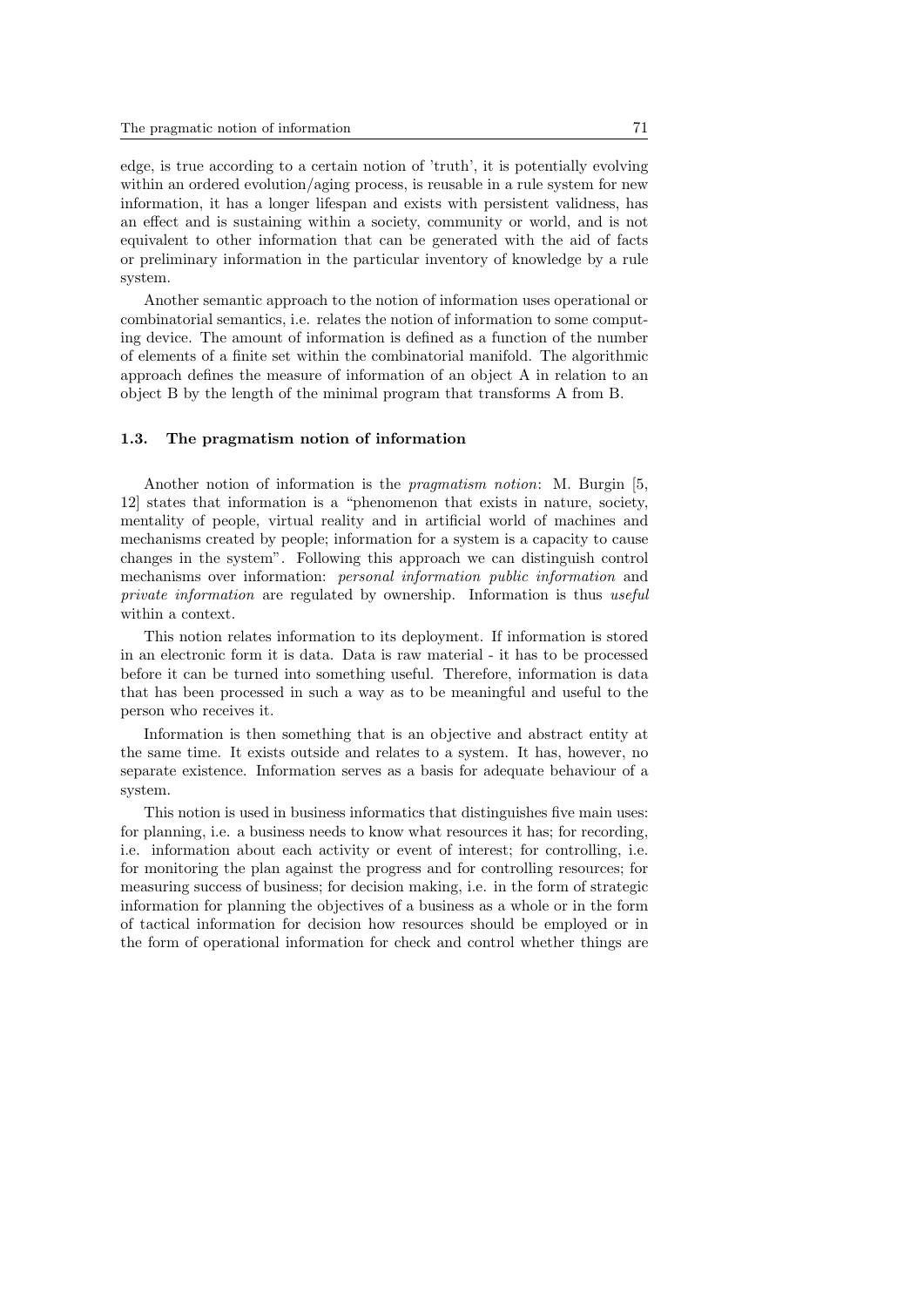properly evolving.

Contemporary economic research considers information from one side as a resource that provides input into the production process of other commodities and into the control of the market itself and from the other side as an output that is materialised and sold as a commodity.

#### 1.4. Problems of these notions

The syntactic notion of information is content neutral. It is concerned mainly with technical or communicative problems of transmission. Human activity and reasoning uses information for regulation and control. It is not reduction of uncertainty that matters. Information distribution among humans might increase the importance of the information while uncertainty decreases.

The semantic notion of information considers pieces of knowledge. It is based on a known mechanism or calculus for reasoning or one some computing device. In some cases such mechanisms are known and can be effective and effectively used. In most cases however not. The information content for a human is partly determined by the context. Therefore, the reasoning system is going to be based on an open-world assumption.

Information is always somehow encoded. The coding can be known or unknown to a system. The perceptual systems change what information they represent because of the context.

Which role plays information for a human? What is an information user? Should information be measured? Is information consumed? Does somebody give information to somebody else without reducing the own information? How can it happen that somebody gives information to somebody else without having this information?

The notion of knowledge used above suggests a characterisation of knowledge through (1) its content, (2) its concepts, (3) its annotations or topics, and (4) its understanding by the user. Knowledge pieces cannot be considered in an isolated form. For this reason we imagine to use knowledge chunks as a suite of knowledge pieces consisting of content, concepts, topics and information. These dimensions are interdependent from each other. Figure 1 displays the knowledge space.

### 1.5. The storyline of the paper

A.A. Benczur [2] considered the notion of information for the digital age. We contribute to this work and add the anthropomorphic point of view. When a piece of data becomes information for a human? When it does not? Does the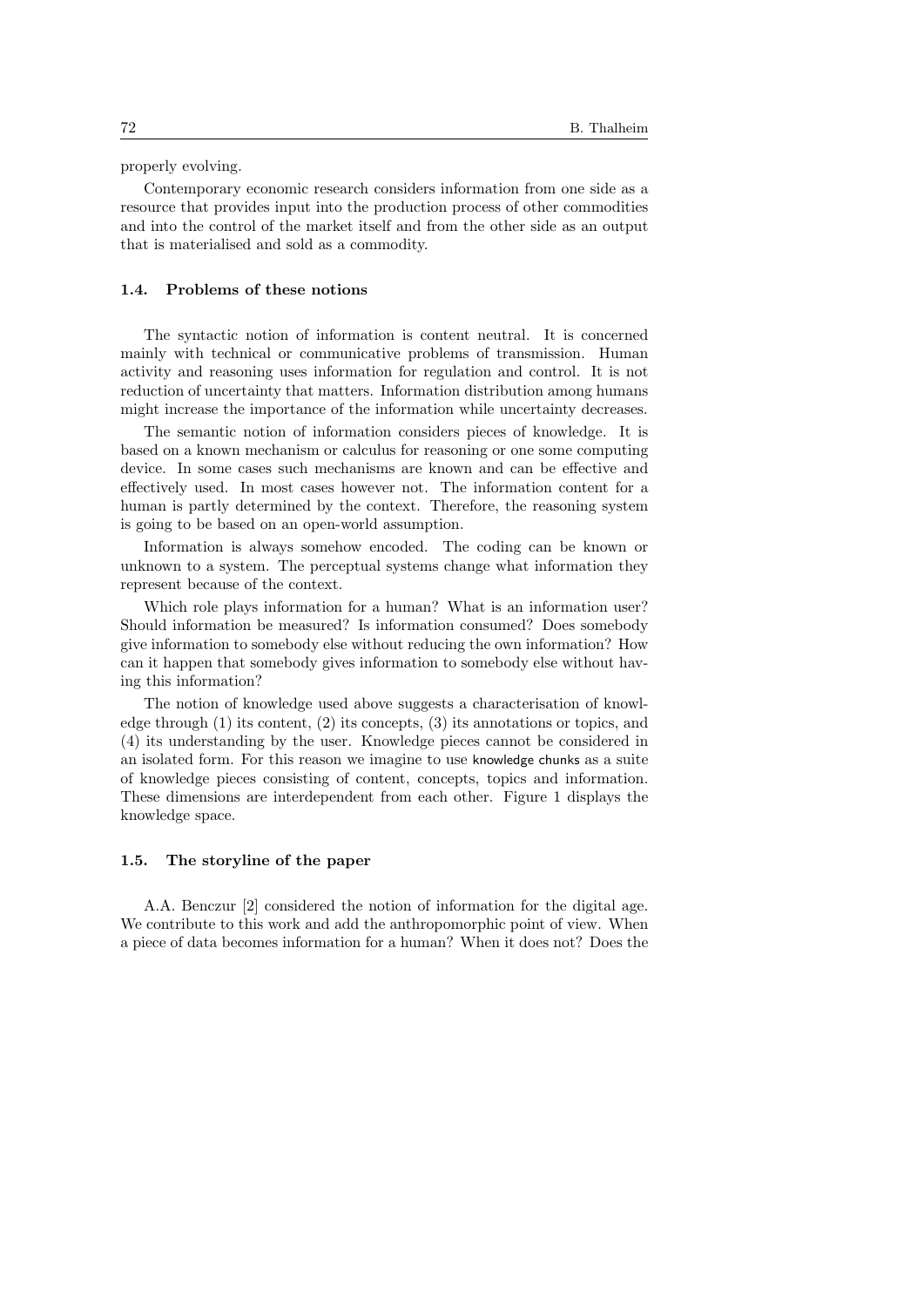

Figure 1. The four dimensions of the knowledge space surrounded by the context dimension: (1) data dimension through content; (2) foundation dimension through concepts; (3) language dimension through topics; (4) user dimension through information; (5) context of data (content) or theories (concept) or user (information) or carrier/language (topic)

ability of processing data have an impact on information receival? Information has a syntactical dimension that can be given through content chunks. It also has a semantical dimension since we want to inform the receiver about something. It also has a pragmatical dimension since we need to annotate, to structure, to illustrate the information. Pragmatics also assumes a meaning of terms by the receiver. Users do not mainly base their utterances on glossaries, thesauri, or ortho-normalised languages. Instead they assume that they will be understood on the basis of context, especially cultural context, their habits, their association to communities or their task background.

The information dimension in Figure 1 is going to be the entry point for a deeper discussion of information in the relationship to a human. We realise that for a human information must be understandable, receivable, interesting and combinable. This observation results in another notion of information.

This notion of information can be used to explain the phenomena in the digital age [2]. We apply the notion to digital science. This novel branch of data-intensive research is based on information services.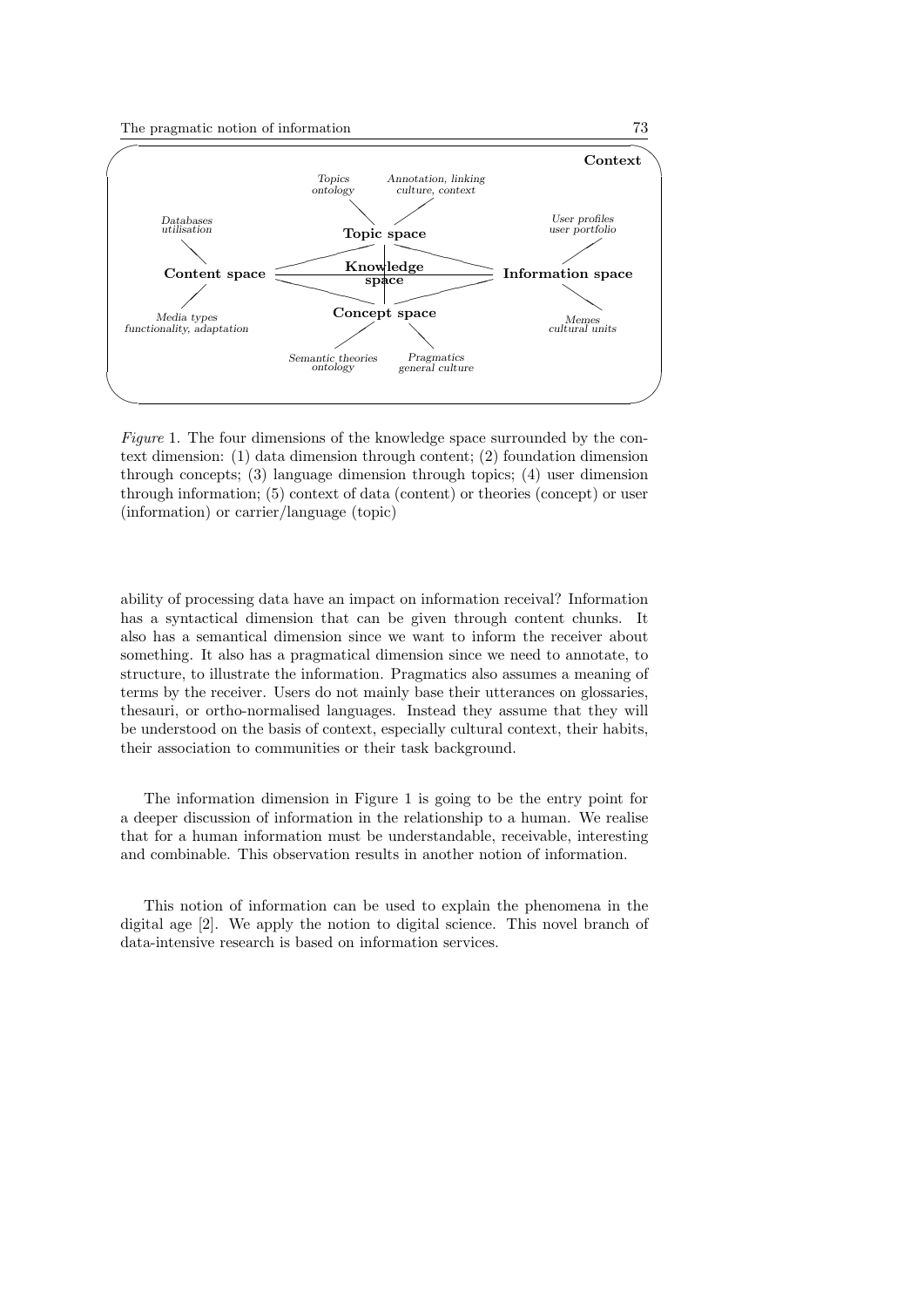### 2. Pragmatics of information

We may combine the syntactic, semantic and pragmatism notion of information by generalising the GDI notion (General Definition of Information) [10]: Information is raw data and well-formed and meaningful data that has been verified to be accurate and timely relative to its context, is specific and organised for a purpose, is presented within a context that gives it meaning and relevance, and which leads to increase in understanding and decrease in uncertainty. "Well-formed" means that the raw data are clustered together correctly, according to the rules (syntax) that govern the chosen system, code or language being analysed. Syntax is understood broadly, as what determines the form, construction, composition or structuring of something. "Meaningful" means that the data must comply with the meanings (semantics) of the chosen system, code or language in question.

This notion does however not entirely reflect the user dimension. Therefore we develop now an anthropomorphic notion.

### 2.1. The pragmatic notion of information

Definition 2.1. Information as processed by humans, is carried by data that is perceived or noticed, selected and organized by its receiver, because of his subjective human interests, originating from his instincts, feelings, experience, intuition, common sense, values, beliefs, personal knowledge, or wisdom, simultaneously processed by his cognitive and mental processes, and seamlessly integrated in his recallable knowledge.

The value of information lies solely in its ability to affect a behaviour, decision, or outcome. A piece of information is considered valueless if, after receiving it, things remain unchanged. For the technical meaning of information we consider the notion used in information theory.

Therefore, information is directed towards pragmatics, whereas content may be considered to highlight the syntactical dimension. If content is enhanced by concepts and topics, then users are able to capture the meaning and the utilisation of the data they receive. In order to ease perception we use metaphors. Metaphors may be separated into those that support perception of information and into those that support usage or functionality.

Users are reflected by actors that are abstractions of groups of users. Pragmatics and syntactics share data and functions. The functionality is provided through functions and their representations. The web utilisation space depends on the technical environment of the user. It is specified through the layout and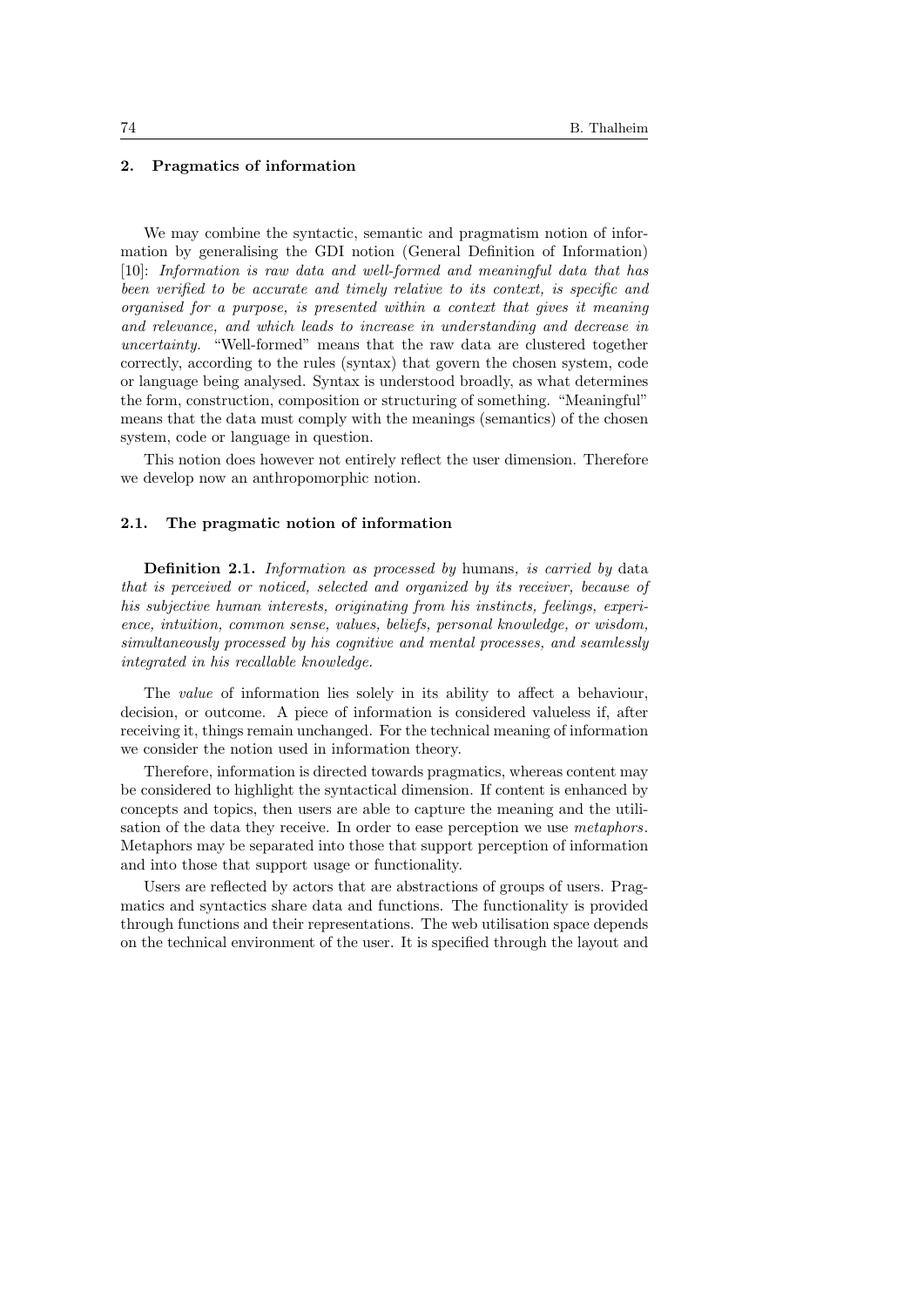the playout. Layout places content on the basis of a data representation and in dependence of the technical environment. Playout is based on functionality and function representations, and depends on the technical environment.



Figure 2. Dimensions of understanding messages

The *information transfer* from a user  $A$  to a user  $B$  depends on the users  $A$ and B, their abilities to send and to receive the data, to observe the data, and to interpret the data. Let us formalise this process. Let  $s<sub>X</sub>$  denote the function user by a user  $X$  for data extraction, transformation, and sending of data. Let  $r<sub>X</sub>$  denote the corresponding function for data receival and transformation, and let  $o_X$  denote the filtering or observation function. The data currently considered by  $X$  is denoted by  $D_X$ . Finally, data filtered or observed must be interpreted by the user X and integrated into the knowledge  $K_X$  a user X has. Let us denote by  $i_X$  the binary function from data and knowledge to knowledge. By default, we extend the function  $i_X$  by the time  $t_{i_X}$  of the execution of the function.

Thus, the data transfer and information reception (or briefly information transfer) is formally expressed it by

$$
I_B = i_B(o_B(r_B(s_A(D_A))), K_B, t_{i_X}).
$$

In addition, time of sending, receiving, observing, and interpreting can be taken into consideration. In this case we extend the above functions by a time argument. The function  $s_X$  is executed at moment  $t_{s_X}$ ,  $r_X$  at  $t_{r_X}$ , and  $o_X$  at  $t_{o_X}$ . We assume  $t_{s_A} \leq t_{r_B} \leq t_{o_B} \leq t_{i_B}$  for the time of sending data from A to B. The time of a computation f or data consideration D is denoted by  $t_f$ or  $t_D$ , respectively. In this extended case the information transfer is formally expressed it by

$$
I_B = i_B(o_B(r_B(s_A(D_A, t_{s_A}), t_{r_B}), t_{o_B}), K_B, t_{i_B}).
$$

The notion of information extends the dimensions of understanding of message displayed in Figure 2 to a web communication act that considers senders, receivers, their knowledge and experience. Figure 3 displays the multi-layering of communication, the influence of explicit knowledge and experience on the interpretation.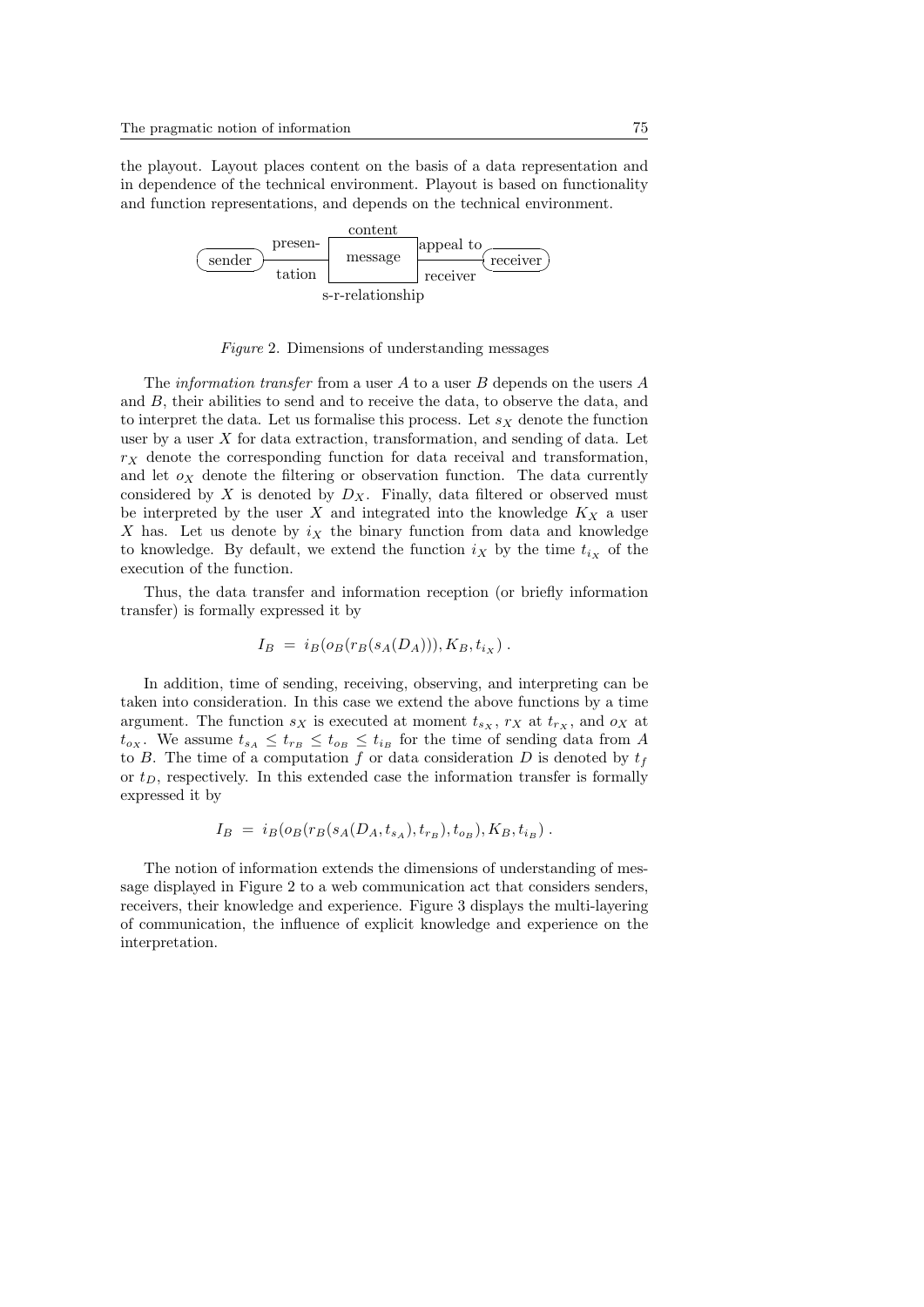# 2.2. The communication act

The communication act is specified by

- the communication message with the content or content chunk, the characterisation of the relationship between sender and receiver, the data that are transferred and may lead to information or misinformation, and the presentation,
- the sender, the explicit knowledge the sender may use, and the experience the sender has, and
- the receiver, the explicit knowledge the receiver may use, and the experience the receiver has.



sender-receiver relationship



We approach the analysis of information system usage as the first important part of storyboarding pragmatics. Information system usage analysis consists of three parts:

- 1. Life cases capture observations of user behaviour in reality. They can be used in a pragmatic way to specify the story space. The work on life cases was reported in a previous publication [19].
- 2. User models complement life cases by specifying user and actor profiles, and actor portfolios. The actor portfolios are used to get a better understanding of the tasks associated with the knowledge system. The work on user models was reported in a previous publication [17].
- 3. Contexts complement life cases and user models by characterising the situation in which a user finds him/herself at a certain time in a particular location. We classify various aspects of contexts related to actors,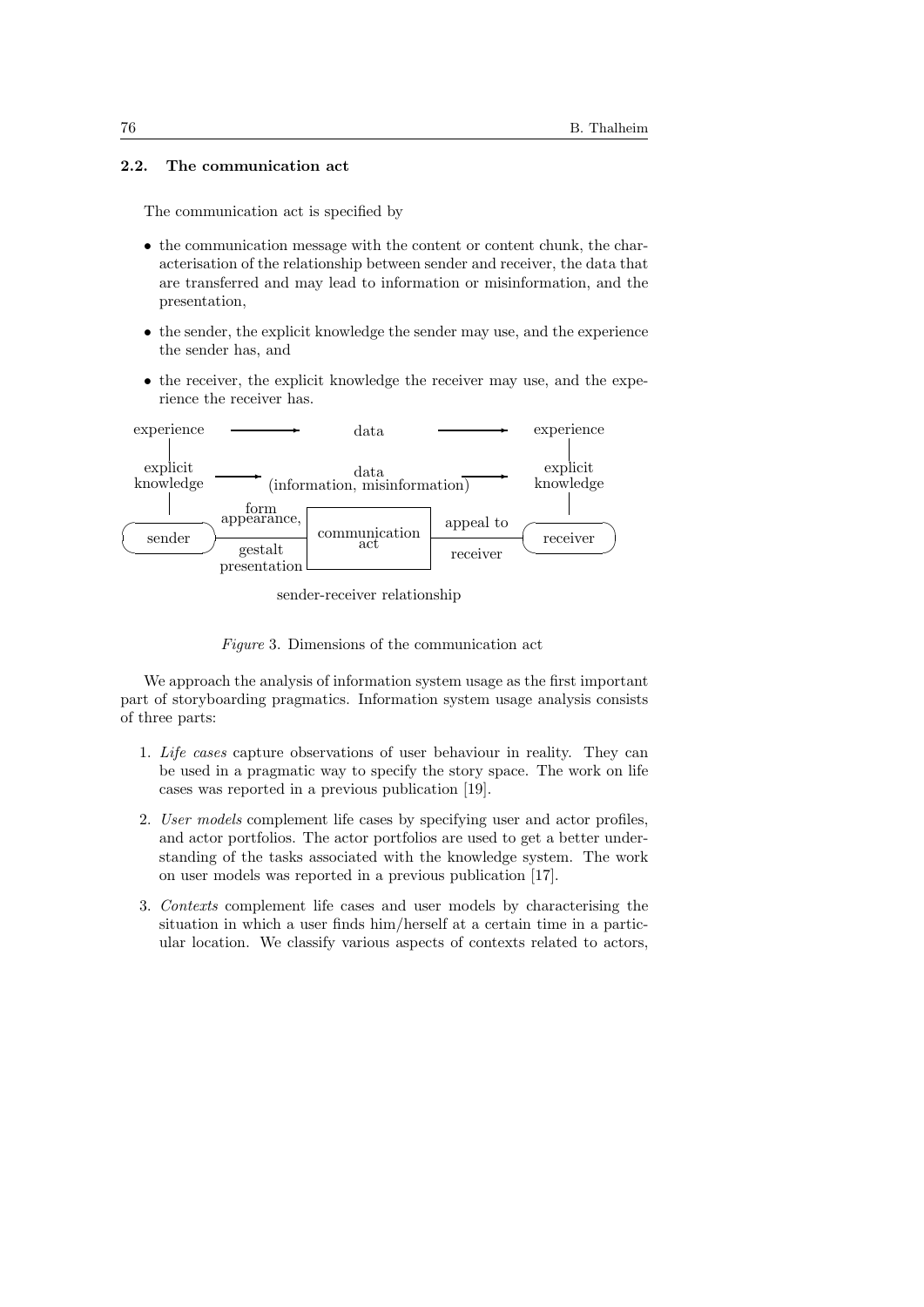storyboard, system and time, which make up the context space, then analyse each of these aspects in detail. This is formally support by lifting relations.

### 2.3. Profiles and portfolio of the user

User modelling is based on the specification of user profiles that address the characterisation of the users, and the specification of user portfolios that describe the users' tasks and their involvement and collaboration on the basis of the mission of the knowledge system [16].

To characterise the users of a knowledge system we distinguish between education, work and personality profiles. The education profile contains properties users can obtain by education or training. Capabilities and application knowledge as a result of educational activities are also suitable for this profile. Properties will be assigned to the work profile, if they can be associated with task solving knowledge and skills in the application area, i.e. task expertise and experience as well as system experience. Another part of a work profile is the interaction profile of a user, which is determined by his frequency, intensity and style of utilisation of the knowledge system. The personality profile characterises the general properties and preferences of a user. General properties are the status in the enterprise, community, etc., and the psychological and sensory properties like hearing, motorial control, information processing and anxiety.

A portfolio is determined by responsibilities and is based on a number of targets. Therefore, the actor portfolio (referring to actors as groups of users with similar behaviour) within an application is based on a set of tasks assigned to or intended by an actor and for which s/he has the authority and control, and a description of involvement within the task solution [18]. A task as a piece of work is characterised by a problem statement, initial and target states, collaboration and presupposed profiles, auxiliary conditions and means for task completion. Tasks may consists of subtasks. Moreover, the task execution model defines what, when, how, by whom and with which data a task can be accomplished. The result of executing a task should present the final state as well as the satisfaction of target conditions.

## 2.4. Users life cases

For task completion users need the right kind of data, at the right time, in the right granularity and format, unabridged and within the frame agreed upon in advance. Moreover, users are bound by their ability to verbalise and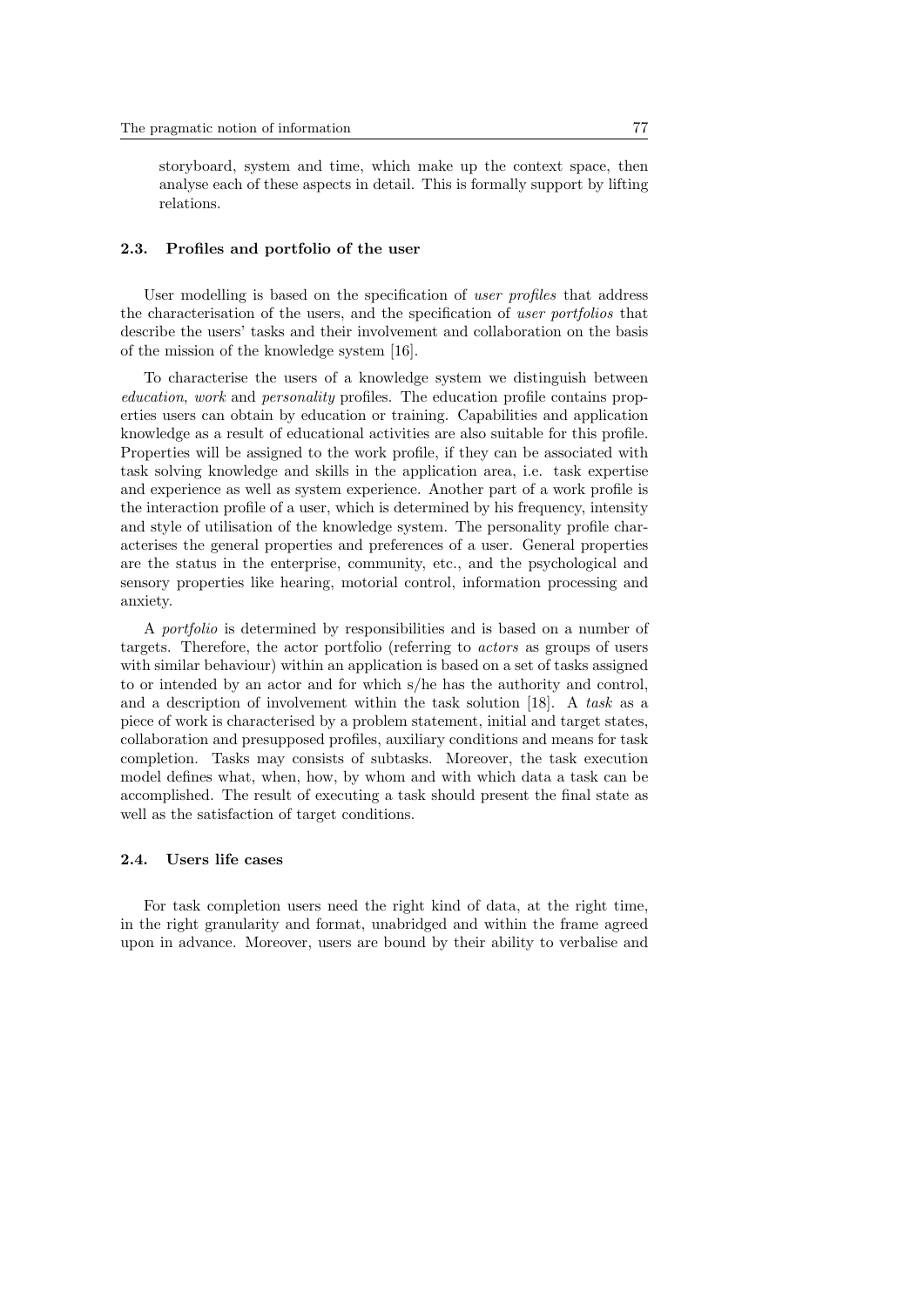digest data, and their habits, practices, and cultural environment. To avoid intellectual overburdening of users we observe real applications before the system development leading to *life cases* [19]. Life cases help closing the pragmatic gap between intentions and storyboarding. They are used to specify the concrete life situation of the user and characterise thus a bundle of tasks the user should solve. Syntax and semantics of life cases have already been well explored in [16].

In addition, each user has an *information portfolio*, which specifies the information needs as well as the information entered into the system. We do not model the information portfolio as part of a user, but instead of this we will model the information "consumed" and "produced" with each more detailed specification of a user request.

### 3. Towards digital science

The pragmatic notion of information can be extended to user communities. A community obtains a chunk of data and consider this data as information or knowledge if these data can be understood, communicated, processed, and integrated into the body of information or knowledge the community has. This understanding lies behind the development of digital science.

[23] defines the focus and the purpose of digital science as follows: "Digital science focuses on creating an intuitively usable cyber-infrastructure with tremendous capabilities for supporting collaboration and computation. Easyto-use, human-centered interfaces to cyber-infrastructure created by the digital science will enable the many thousands of researchers in the public and private sectors to use the capabilities of cyber-infrastructure and accelerate innovation and discovery".

Modern science and especially digital science is backed by networks of computing resources, by tools for knowledge management, by ready-to-use and adaptable knowledge. People are at the basis of the future scientific environment. Digital science combines concepts and technologies to make this possible. First emerged in the natural sciences, digital science can be transferred to all disciplines and benefit from their integration, including the arts and humanities. The adoption of digital science has only just begun; technologies, organisational structures and culture progress alternately towards the digital science vision.

[7] defines digital science through their backgrounding technology, especially within an yet-another-edutainment (or -e-learning) platform: "Digital science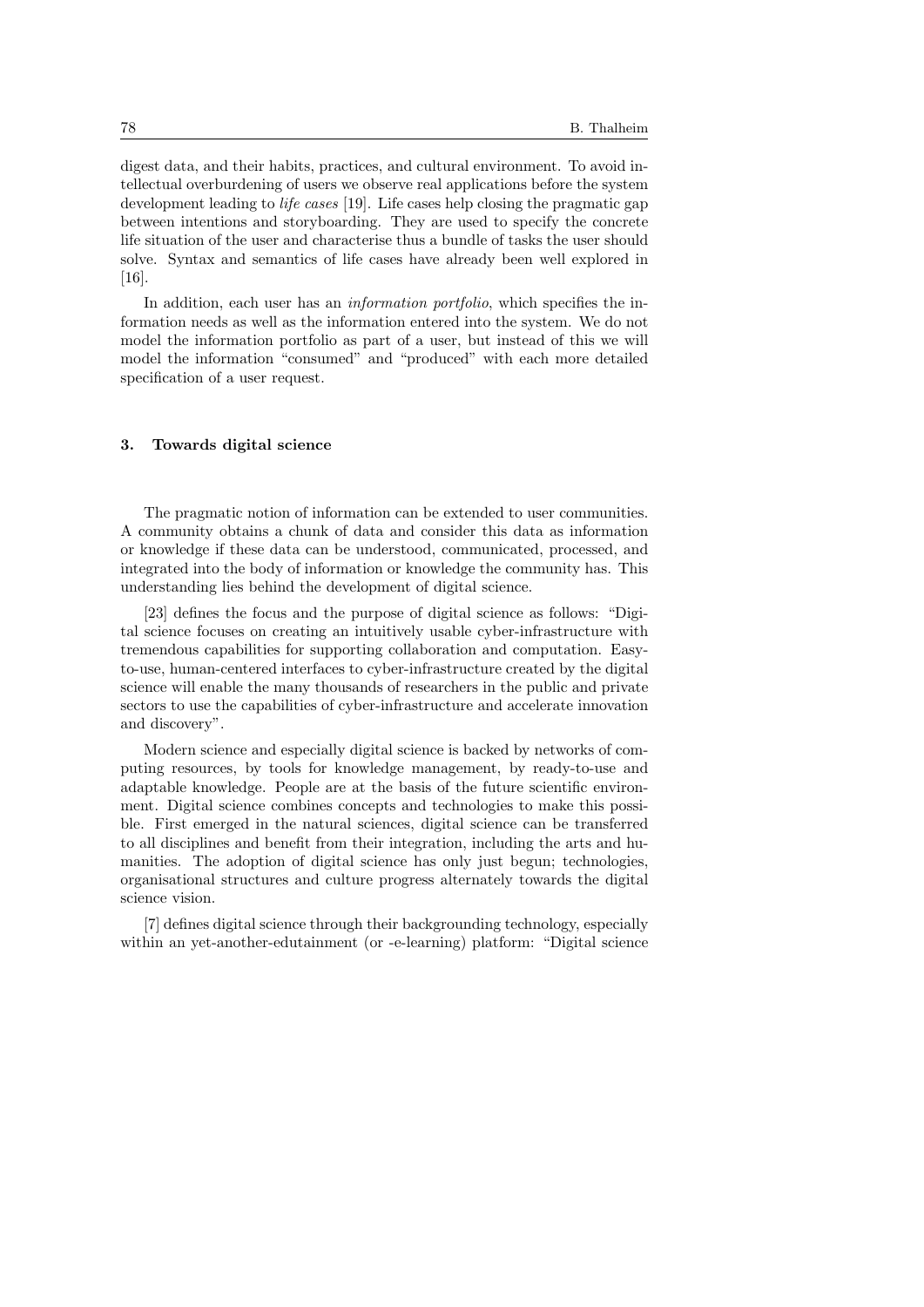will focus on providing world-class software tools and services to scientists, managers and funders with the ultimate aim of making research more productive through the use of technology." This technology supports the delivery

- of *information* to my community within the current context.
- of lectures together with settled material, and
- of competencies gained by each of the partners.

Digital science (sometimes called e-science or science 2.0) is characterised by

- 1. collaboration (or crowd) stories for development of science within a community (how),
- 2. profiles, level of engagement and interest of collaborators (who),
- 3. content that is either private or shared based a number of sharing pattern (what),
- 4. coherent presentation of content depending on the profile of the user and on progress of work within a community,
- 5. rights, roles and plays of contributors within the story assigned (which rights portfolio), and
- 6. constraints for the participation and contribution (which conditions).

#### 3.1. Information services for digital science

Digital science relies on high availability of content at any time for convenience (when), at any place of the collaborator (where in the 'cloud'), and within any context that is agreed in advance. Digital science is based on the classical science behaviour, classical science standards, classical editing of scientific results and classical quality norms and assurance (communalism, universalism, disinterestedness, originality, and skepticism) within a scientific community.

Digital science is science that extensively uses digital (or IT) services. These services might be

- services for collaboration within a group or community of scientists,
- data, information or knowledge services for collection, creating, delivering, maintenance and cleansing of content within a scientific community,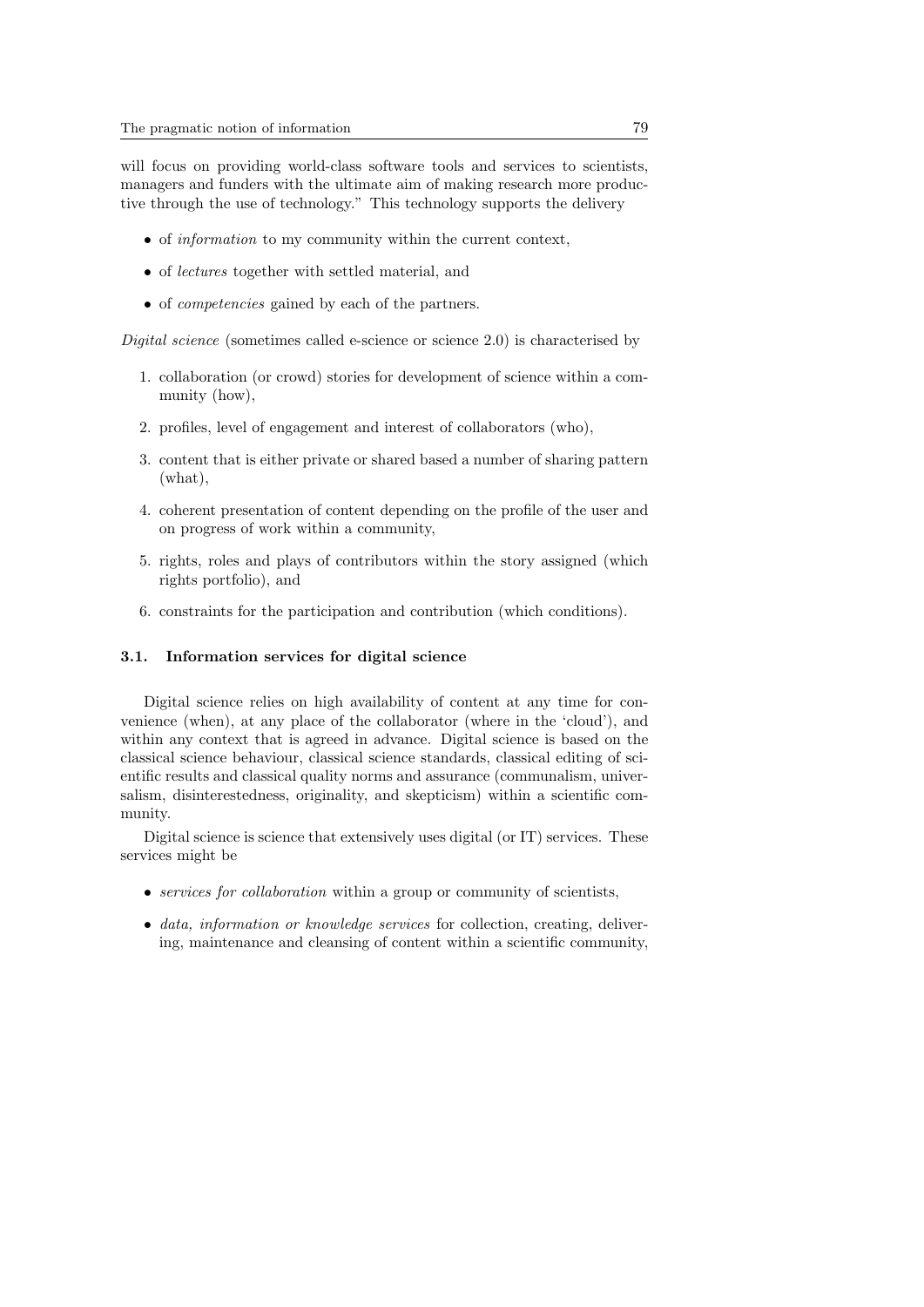- computational, exchange and control services for the portfolio of tasks a scientist has been assigned,
- *network services* for hooking into the network at any time independently of the current location and environment of the scientist, and
- *protection services* for privacy and security of scientific communities.

Services for digital science require a more sophisticated description for services beyond WSDL. We use the following frame for the specification of digital science services and for models in general [22]:

End (wherefore) of the services;

Sources (whereof) used for the service;

Supporting means (wherewith) the service is relying on;

Surplus value (worthiness) the service might give to the users;

- Purpose (why, whereto, when, for-which-reason) of the service;
- Activities (how) supported by the service for collaboration stories based on data consumption (what-in) and resulting in data production (what-out);
- Parties such as suppliers (by-whom), consumers (to-whom), and producers (whichever);
- Application domain describing the application area (wherein), application cases (wherefrom), the problems (for-what), the organizational unit (where), triggering events (whence), and IT data, control, computation (what, how)
- Context for the service such as the system context (whereat), the story context (where-about), the coexistence context (whither), and the time context (when).

Digital science takes its cue from the technologies of Web 2.0, Web 3.0 and Knowledge Web. It creates conversations between researchers, lets them discuss the data and connect it with other data that might be relevant.

The most important property of digital science is its constant collaboration among scientists. Collaboration of partners consists of communication, coordination, and cooperation. Cooperation is based on cooperativity, i.e. the disposition to act in a way that is best helpful for the collaboration partners, taking their intentions, tasks, interests and abilities into account. At the same time, collaboration is established in order to achieve a common goal. Actors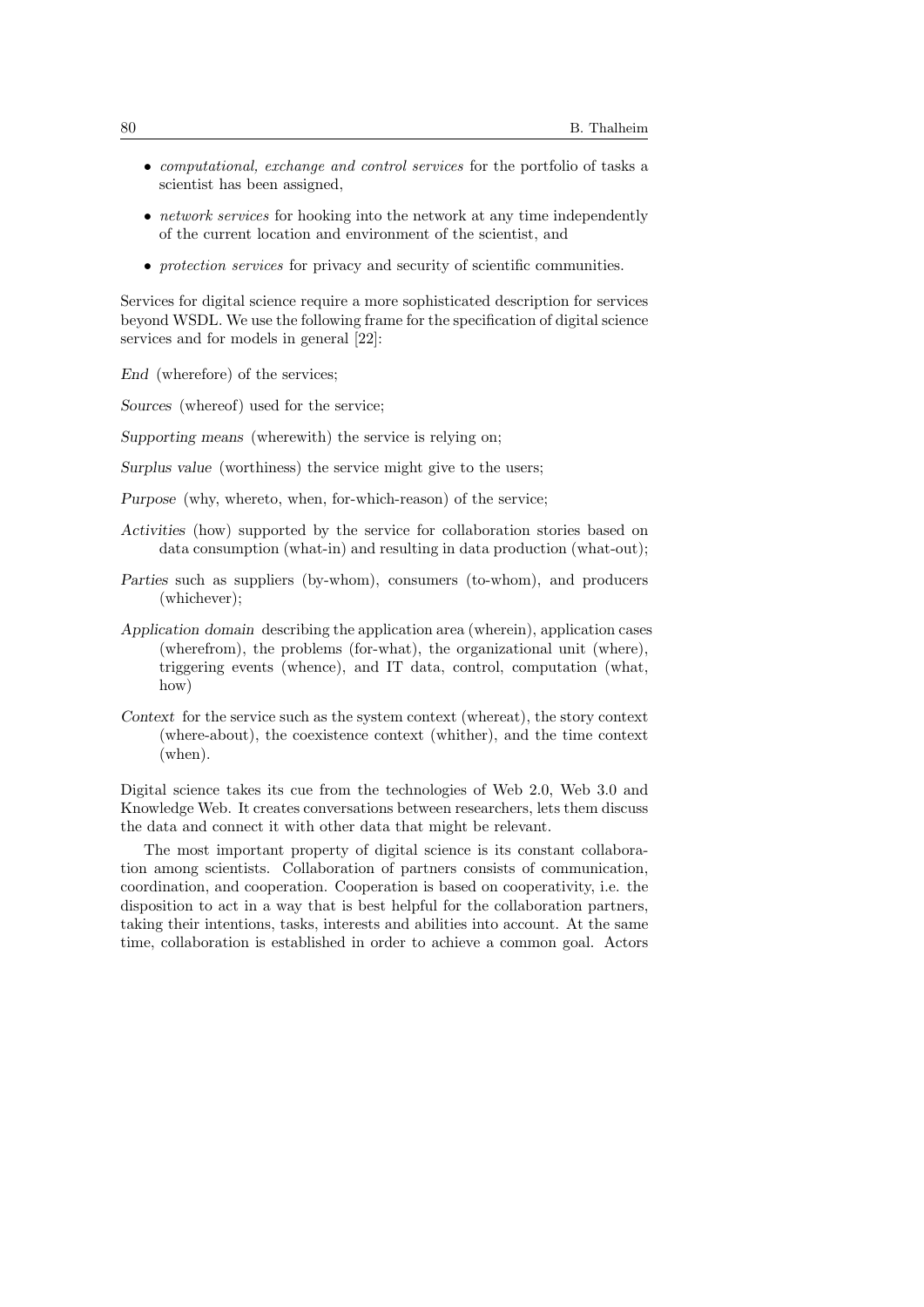choose their actions and organise them such that their chances of success are optimised with respect to the portfolio they are engaged in. Additionally, the social context may be taken into account, which consists of interactive and reactive pressures. Typical social enhancements are socially indicated situations such as welcome greetings, thanking, apologising, and farewell greetings.

Digital science services support a scientific community. This community is backed by a common library of this community. The essential results of such communities are knowledge chunks compiled. Communities collaborate. Therefore, exchange services are an essential element of the knowledge infrastructure. The collaboration within the community must be supported corresponding services. We thus may separate services that support the infrastructure of digital science as given in Figure 4 [11].



Figure 4. The dimensions of infrastructures for digital science

### 3.2. Information infrastructure services for digital science

Information infrastructure services support collaborative work of scientists independent from their location at different periods of time. The collaboration is based on roles, rights and group membership of scientists. These services must support the entire research process - starting from brainstorming, detection, discussion continuing through issuing project and should not terminate after a project has been closed. Data that are bundled with research results must be accessible together with publication of results.

Virtual research environment services thus provide an access to real science resources (e.g., data analysis and computation tools, data). They thus support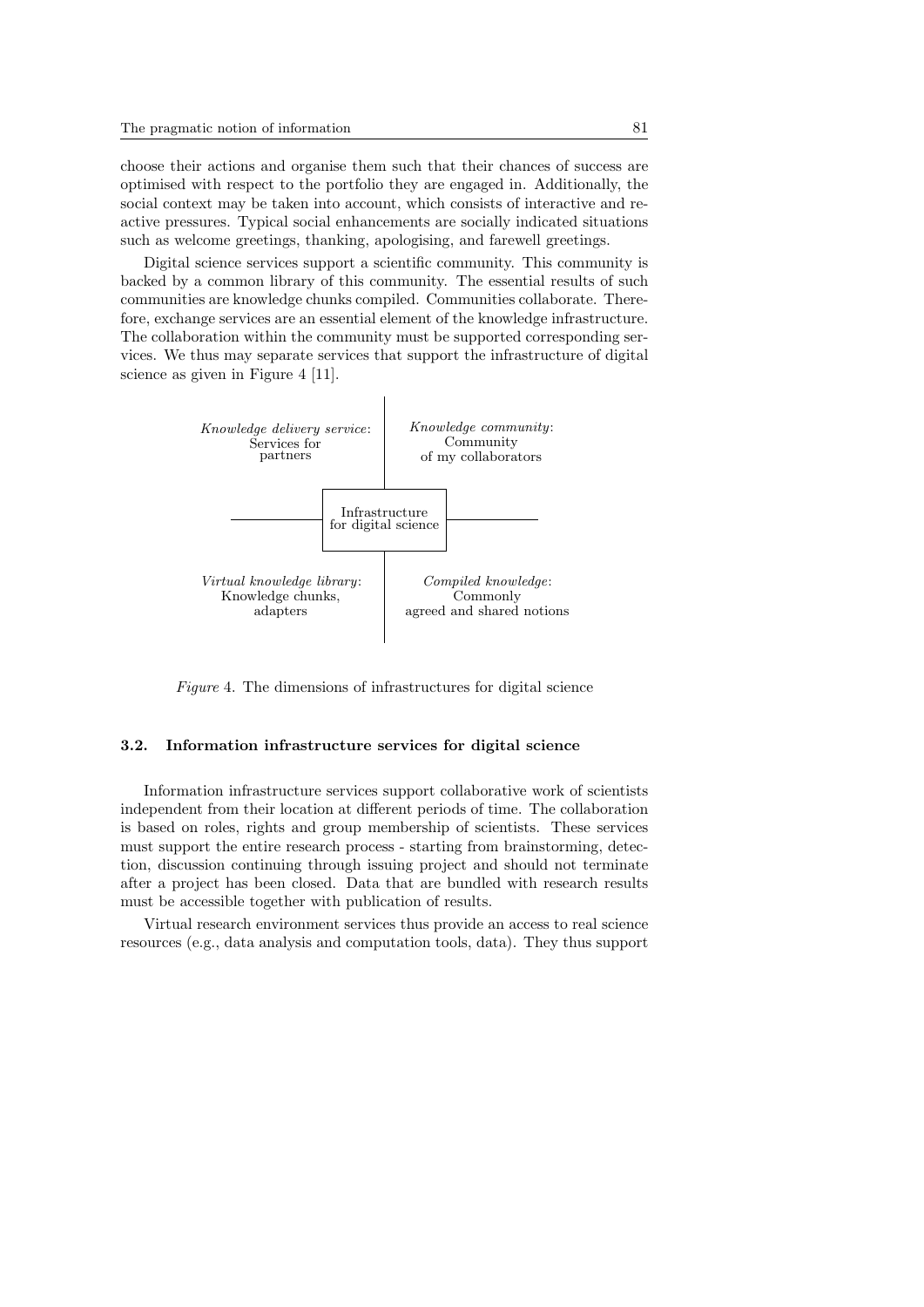the scientific work of generation Z. Young people are nowadays used to the facilities of the internet, to the richness of data sources, to the variety of beliefs and opinions displayed at pleads of webpages, to the constant change in the web and to the incompleteness and misinformation of opinion pools and blogs. The generation Z has however not yet found a way to discover the real information, to dig to grounded data, to follow links to the consensus that has led to the data in the web, and select correct and consistent data within the world of data in the web. Therefore, a number of tasks must be solved for digital science:

- **Digital archives** beyond the classical hosting and archive technology must be backed by stabile and dependable access services, simple but powerful search facilities, and high-performance data delivery. They ensure the long-term availability of digital media and contents that have been acquired from around the world and their integration in the digital research environment. Digital archives must be backed by subject-specific standards and methods of data curation and archiving. Archives are either [1]
	- *light archives* that can be accessed by many authorised users,
	- dark archives that cannot be accessed by any current users but may be accessible at future dates subject to the occurrence of specific pre-defined events either of type 1, i.e., providing a form of escrow or "bit preservation" of content, or of type 2, i.e., providing the bit preservation of the content plus some degree of associated services for future access, and
	- $\bullet$  dim archives that provide bit preservation for the content plus digital preservation planning and actions for long-term perpetual access, and also limited current access.
- Library 2.0 tools guarantee the broadest possible access to digital publications, primary research data, to virtual research and communications environments, and other material without unexpected costs and other barriers. They ensure the systematic backup, archiving and provisioning of scientific data for subsequent (re-)use by third parties. Perpetual access guarantees to the right of the subscriber and their users to have ongoing permanent access to electronic materials which have already been leased and paid for by the subscriber from a publisher.
- Search and access tools are currently based on database techniques for adhoc query formulation and computation. Instead knowledge infrastructures must be backed by support for access in dependence on meta-data about the users, their profile and portfolio, and especially their information demand. The same set of requirements is valid for search tools. Search can be categorised into seven categories [8]. This categorisation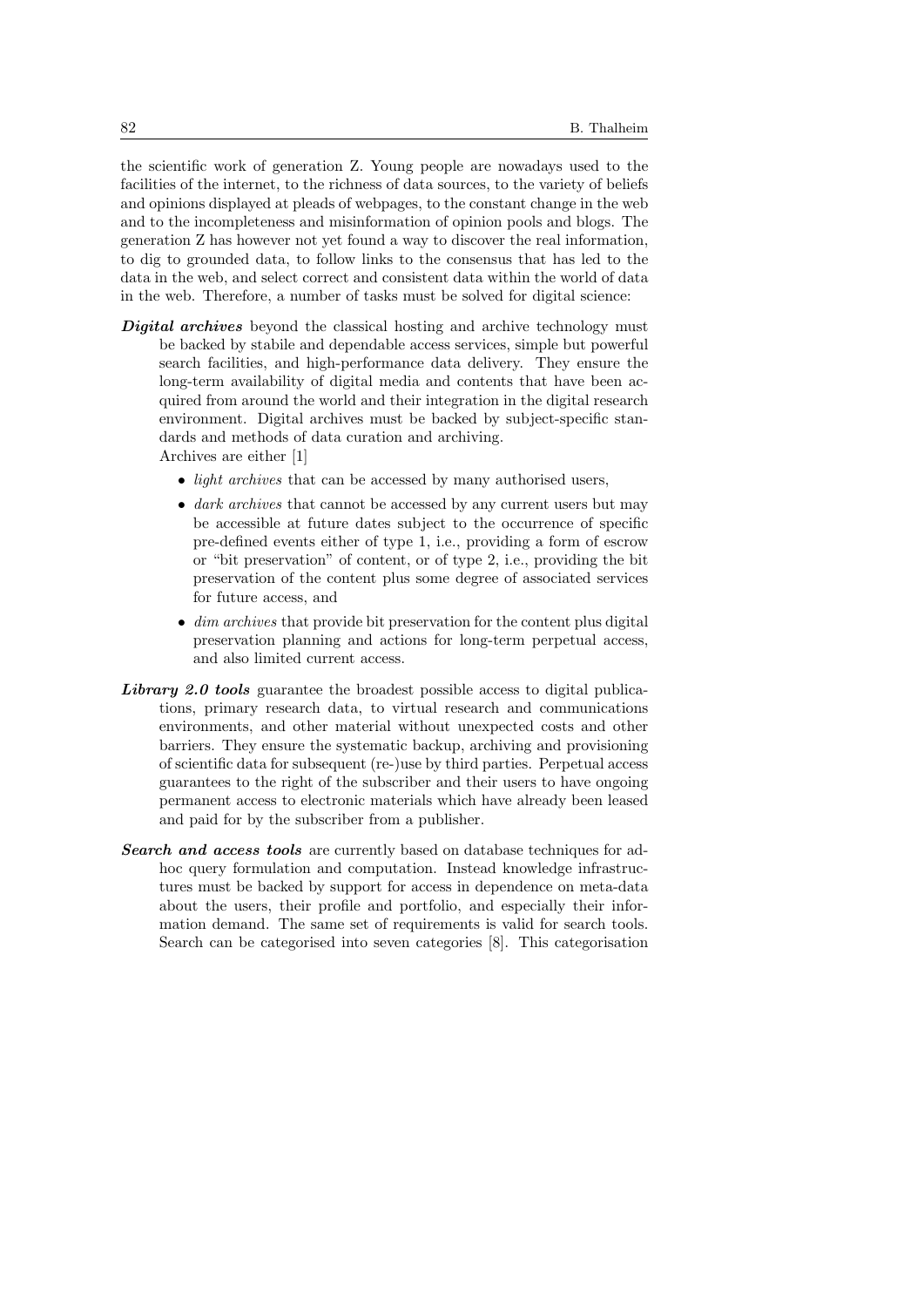allows a development of standardised methods for access to information massives.

Collaboration tools for collaborative research within continuously changing communities would allow broad cooperation of scientists, would support concentration of competencies and resources and would improve coordination of current and future activities. Collaboration services can be build based on the 3C framework [18] that separates supporting services into communication services, coordination services, and cooperation services. These services can be supported by current database technology [9].

Since science data are heterogeneous in their nature a common data policy must be promoted. This policy is based on a data management plan for all collaborating partners. This plan includes maintenance procedures, clearing procedures, control of access and data consumption, data update procedures for all partners, and data delete procedures for all partners. Such policies must be the basis for data collaboration contracts. At the same time, science data must be bundled with the publication of results drawn from them.

- Distribution tools provide ideal conditions for delivery, distribution, and reception of most recent research results.
- Integration tools support the constant change of the world of knowledge which is continuously extended, modified and documented in scientific publications.

### 3.3. SWOT analysis of the current state-of-the-art

Knowledge management is a long-standing research issue, was probably the hottest topic in management in the 1990s and has partially failed. We may learn the lessons for the development of infrastructures that support digital science. Despite massive investments and a lot of highly motivated people, the best knowledge management systems succeeded at capturing and institutionalising the knowledge of a company. The real value of knowledge management is in creating new knowledge, rather than simply "managing" existing knowledge.

What we really need are new approaches to creating knowledge, ones that take advantage of the existing software systems and incorporate new digital infrastructures for intensive collaboration and for mobilisation of benefits of interacting and collaborating communities. Digital science is going to heavily rely on shared network platforms, provides tools and forums for knowledge creation while at the same time capturing the discussion, analysis, and actions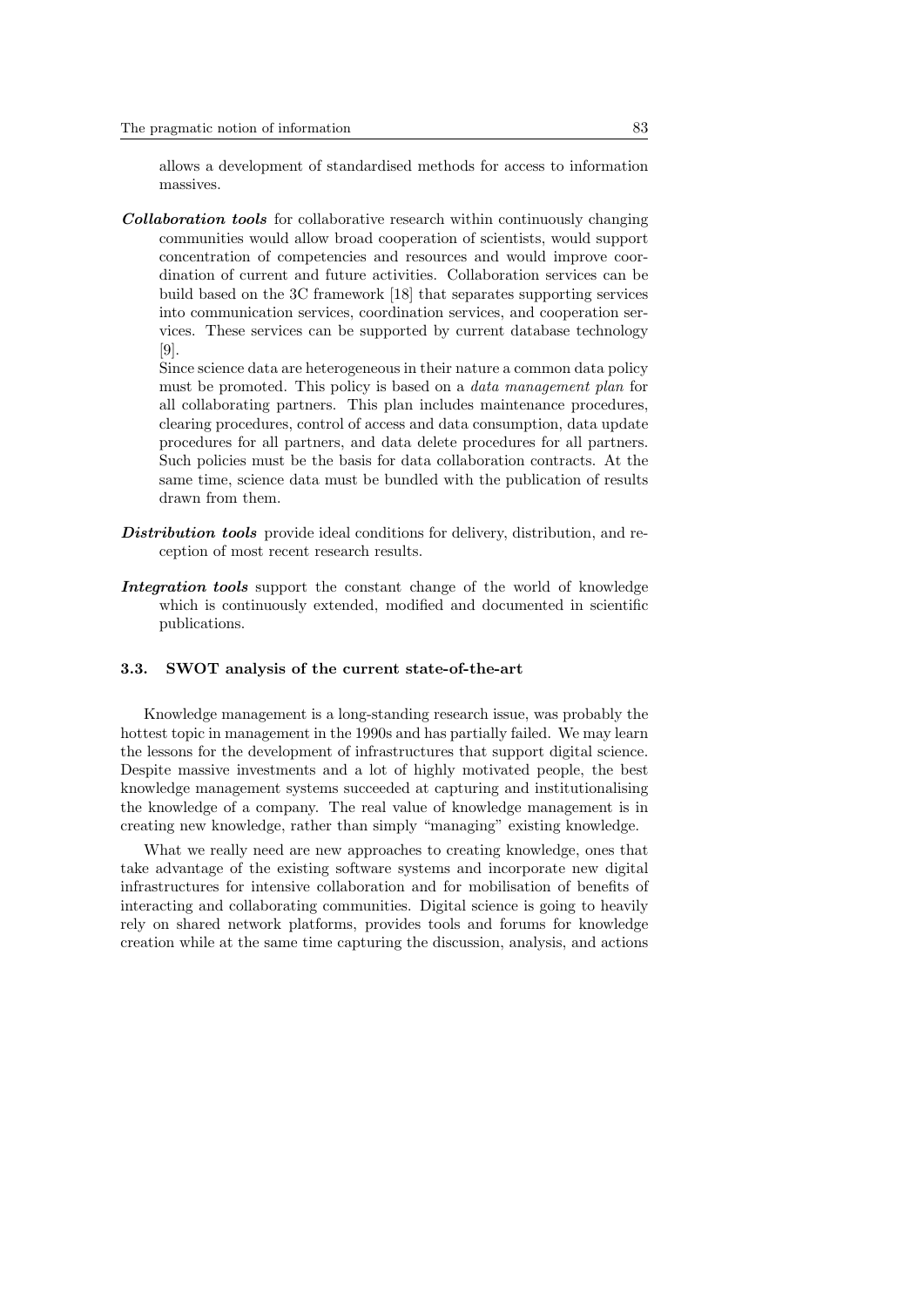in ways that make it easier to share across a broader range of participants. Blogs and wikis have great benefits for a community and any member of such.

At the same time 'knowledge management' was really a misnomer. Most companies meant information management and called it knowledge management. They captured tacit information held by the employees and thus made it explicit. Collaboration was not yet a target. Employees did not see added value to their workflow by providing information to the company without any really effective enhancement to the workflow. They will participate when there are direct benefits. People want knowledge in exchange for their information. Current tools successfully collect information but are very poor at yielding knowledge.

Digital science services focus on providing immediate value to scientist in terms of helping them tackle difficult performance challenges while at the same time reducing the effort required to capture and disseminate the knowledge created. They bring into play network effects in the generation of new knowledge. They leverage the social aspect in worthwhile ways.

Currently, many systems are available for digital science due to the large number of projects such as the AstroGrid, Avian Flu HSN1, Comb-e-Chem, DiscoveryNet, the European DataGrid (EDG), the gSLM, the GriPhyN, Indonesian Earthquake, WISDOM projects and the EGI, GEANT, Large Hadron Collider (LHC) at CERN, NERC DataGrid, myGrid, PRACE, and RealityGrid grids. Based on the experience gained different e-Business, e-Government, and e-Services have been developed. e-Science project can benefit from experience and analyses and can share the services that have been.

We may use SWOT analysis techniques for a characterisation of the current state of the art:

- Strengths and goodies: Basic technologies are on hand. They are mainly based on well-known techniques of "programming in the small". They use partially "programming in the large".
- Weaknesses and missing IT: collaboration tools for crowdworking Techniques for "programming in the world" are chaotically introduced and must be matured and systematised.
- Opportunities of current technology: The world-wide collaboration on the fly allows to use human and technical resources wherever they are, whenever they are developed, whoever can provide the correct data at the best point of time, in the agreed format and quality for the right user with the at the right location and context.
- Threats of current technology and restrictions: The chaotic development uses a wide variety of techniques, does not yet have a basement and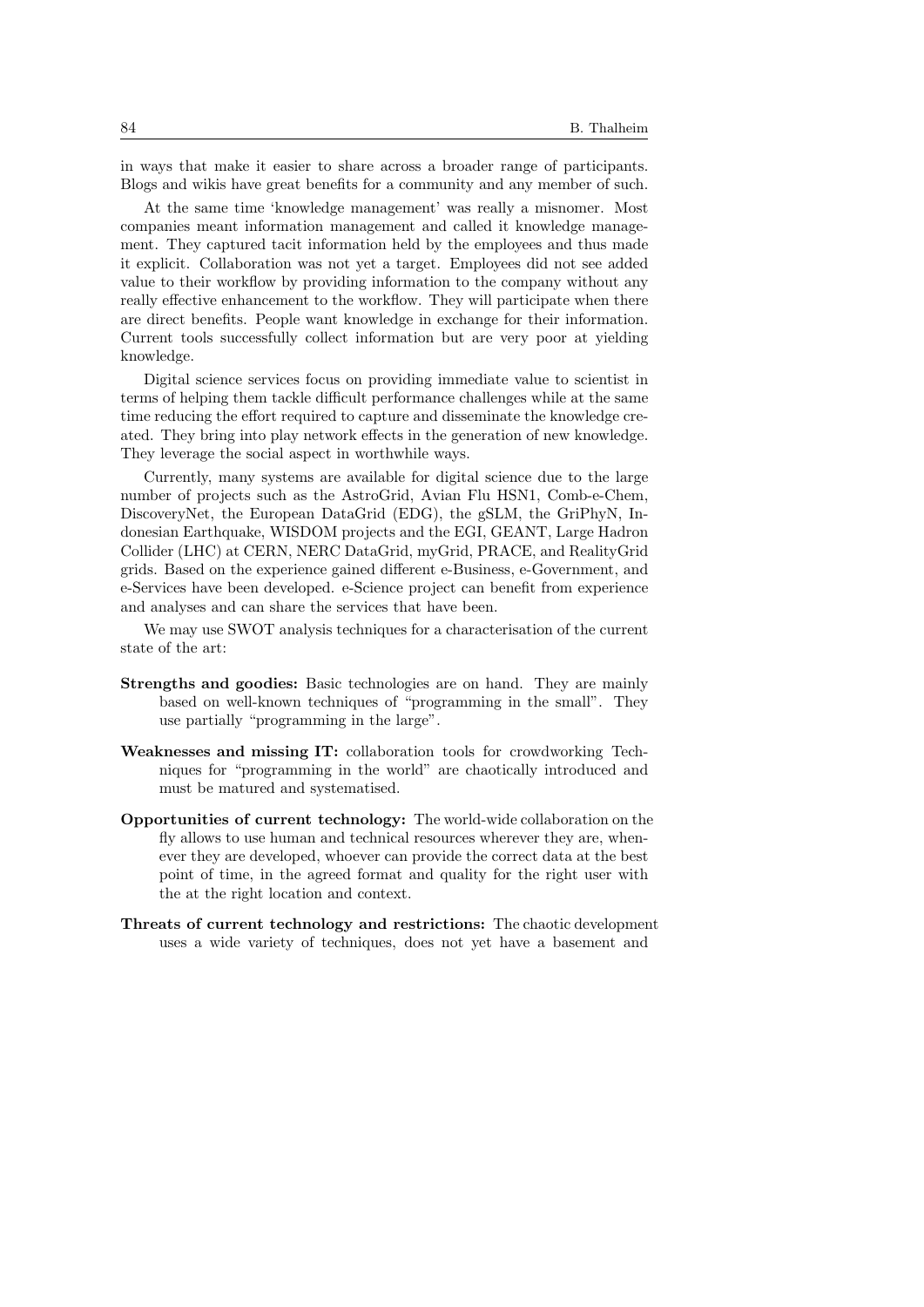is thus difficult to evolve. Instead we need flexible frameworks and a thoughtful integration of technical knowledge that has been obtained in the past. Data (sometimes called information) are typically delivered without quality meta-information or facilities for information management. The search is still address-based and looks alike the Computer Stone Age. Programming in the world is a common practice, however mainly in a quick and dirty fashion.

### 4. Conclusion

The notion of information is certainly one of the most overloaded and diverse in natural sciences and engineering. We distinguish between syntactic, semantic and pragmatism notions of information and realize that these notions do not reflect the relation between the data and the human. Therefore, a pragmatic notion of information is introduced in this paper. This pragmatic notion relates data to the users, their interests, their current focus and scope, their abilities to digest these data and their capacity to use this data, e.g. for integration into their knowledge space. The syntactic notion mainly reflects the concept space. The semantic notion also considers the concept space. The pragmatism notion considers information as a utility. The pragmatic notion however considers the information space of a user.

This notion also enables to handle data within digital science (or e-science, science 2.0). Digital science uses data for communities of users. Therefore, we may extend the information notion to communities instead of considering one singleton user. The commodity of data is ascertainable through the consideration of the data as information by a singleton user and must be supported by tools that enable users to consider the data chunk as an information chunk within this community. Services provide one kind of support for such communities. They must however be combined with some corresponding infrastructure.

The user community changes however due to the development of digital science. Digital natives read code and data better than natural language. This change of usage and deployment can be observed nowadays. The pragmatic notion of information will become the central notion of information within this setting.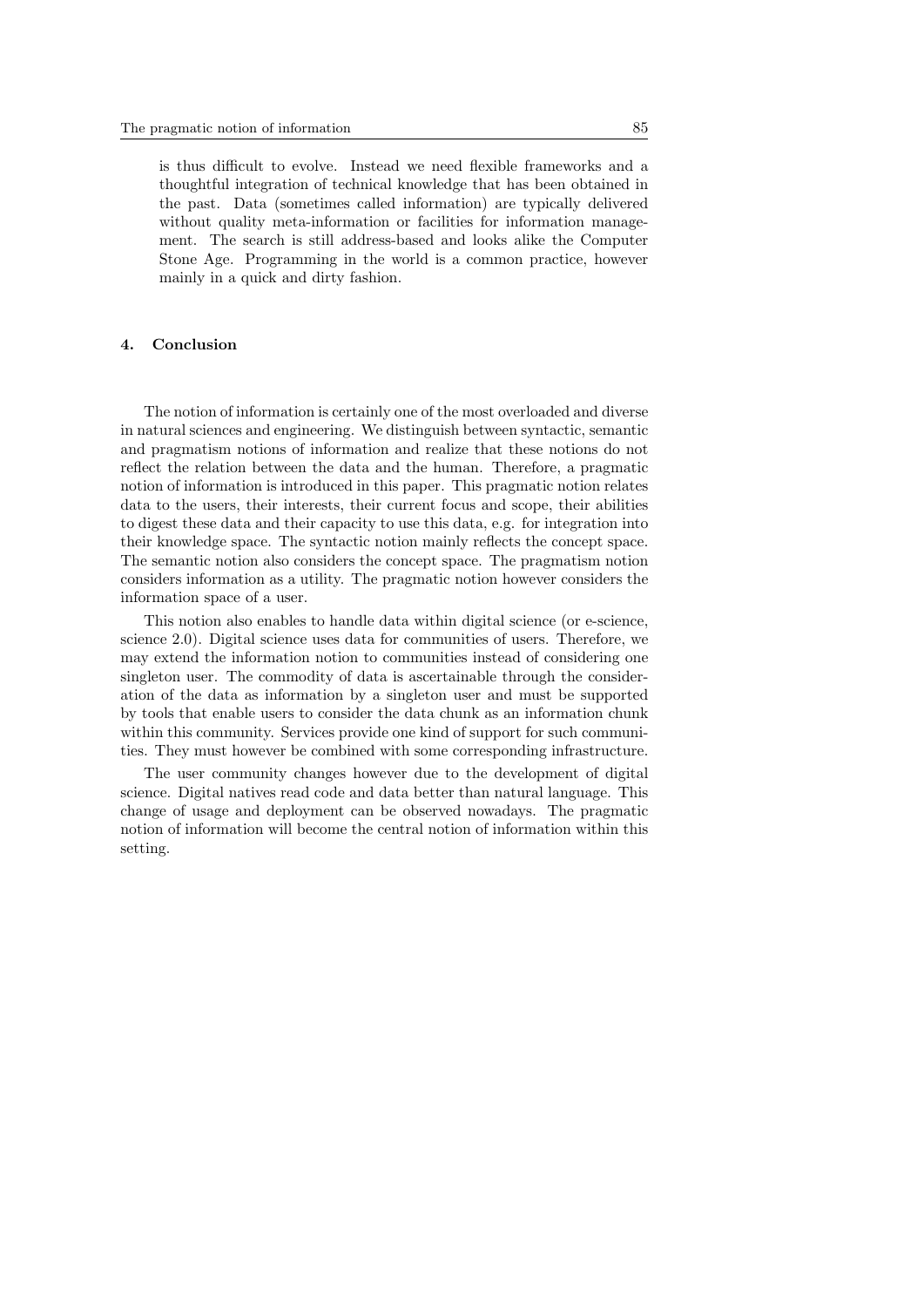### References

- [1] Beagrie, C., Ensuring perpetual access, http://www.allianzini tiative.de/fileadmin/hosting studie e.pdf
- [2] **Benczúr, A.**, The digital universe an information theoretical analyses, CompSysTech, ACM, 2013, 1-10.
- [3] Benczúr, A., Information measurement in relational databases, MFDBS, LNCS 305, Springer, 1987, 1-9.
- [4] **Benczúr, A.**, The evolution of human communication and the information revolution - A mathematical perspective, Mathematical and Computer Modelling, 38 (7-9) (2003), 691–708.
- [5] Burgin, M., Theory of Information. Fundamentality, Diversity and Unification. World Scientific Publishing Co, 2010.
- [6] Collins English Dictionary. Complete and Unabridged, http:// www.thefreedictionary.com/ /misc/-HarperCollinsProducts.aspx? English
- [7] Digital science community, http://www.digital-science.com/
- [8] Düsterhöft, A. and B. Thalheim, Linguistic based search facilities in snowflake-like database schemes, Data and Knowledge Engineering, 48 (2004), 177–198.
- [9] Fiedler, G., T. Raak, and B. Thalheim, Database collaboration instead of integration, APCCM'05, CRPIT 43, Australian Computer Society, 2005, 49-58.
- [10] Greco, G.M., and G. Paronitti and M. Turilli and L. Floridi, The philosophy of information: A methodological point of view, Wissensmanagmeent, DFKI, Kaiserslautern, 2005, 563-570.
- [11] Hashimoto, T., J. Henno, H. Jaakkola, A. Sasa and B. Thalheim, Infrastructures for knowledge systems environments, *Information* Modelling and Knowledge Bases XXIII, Frontiers in Artificial Intelligence and Applications 237, IOS Press, 2012, 369-398.
- [12] Henno, J., Emergence of language: Hidden states and local environments, Information Modelling and Knowledge Bases XIX, eds. H. Jaakkola, Y. Kiyoki and T. Tokuda, IOS Press, Amsterdam, 2013, 170-181.
- [13] Kolmogorov, A.N., On the Shannon theory of information transmission in the case of continuous signals, IRE Transactions on Information Theory, 2 (4) (1956), 102–108.
- [14] Kolmogorov, A.N., Three approaches to the quantitative definition of information, Problems of Information Transmission, 1 (1) (1965), 1–7.